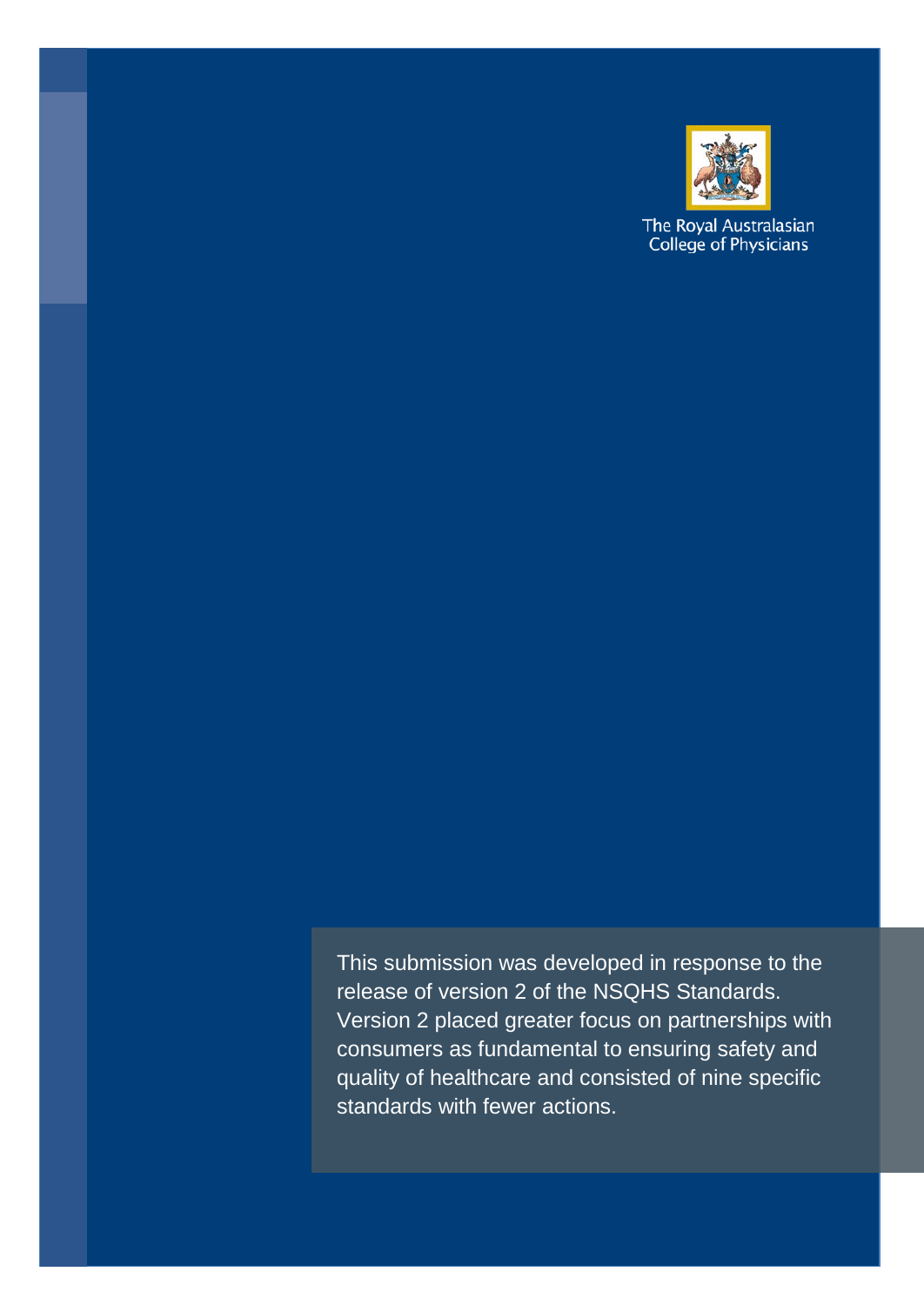

The Royal Australasian<br>College of Physicians

**RACP Submission (2015): National Consultation on the draft Version 2 of the NSQHS Standards**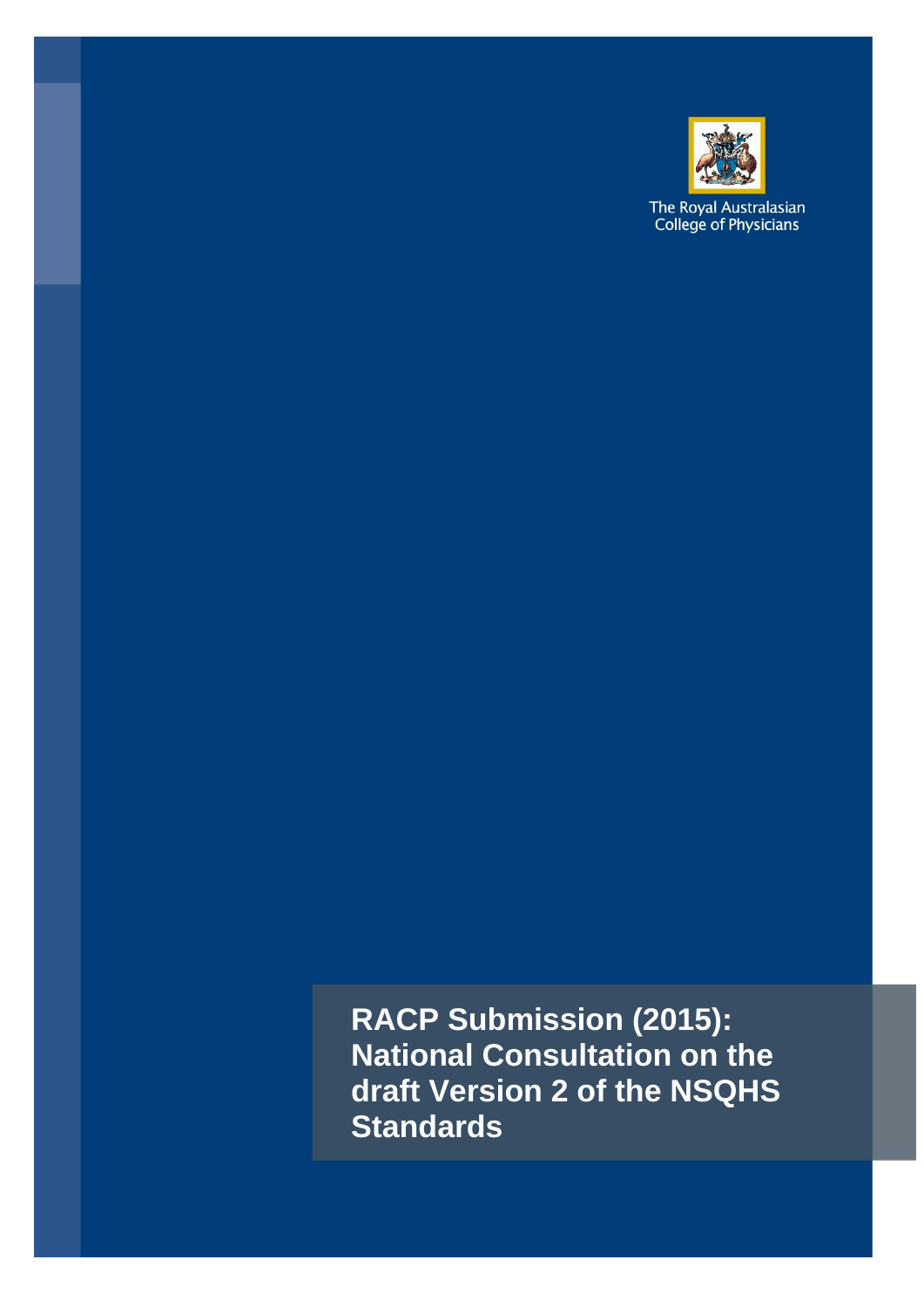## **Introduction**

The safety and quality of health services are fundamental to patient care. Efforts to reduce patient harm and embrace patient-centred approaches have become a focus of health service delivery in every health organisation across Australia. Comprehensive national efforts to improve patient care and standardised approaches to best practice are already underway. To continuously cultivate an environment of excellence in care for our patients, it is pivotal that all health organisations seek to achieve quality and safety improvements at all times and that all health professionals strive to make patient-centred care a reality in everyday clinical practice.

The Royal Australasian College of Physicians (RACP) strongly values the work of the Australian Commission on Quality and Safety in Health Care (the Commission) and broadly supports the National Safety and Quality Health Service (NSQHS) Standards. The Standards' development has resulted in the collaborative pursuit of excellence and progress in the Australian healthcare context at the national, state and local levels. The Standards also provide comprehensive guidance on the design and implementation of the most appropriate hospital quality assurance systems and accreditation. The RACP believes the Standards will continue to be an important driver for clinical excellence in patient care in Australia.

Our submission includes some specific feedback on the Standards' content, structure, feasibility, and areas of improvements, drawn from the range of perspectives of our Fellows. The RACP proposes that Version 2 could be strengthened by also addressing environmental health issues organisation-wide, the issue of opioid prescription and use, as well as the specific vulnerabilities of people with a disability.

## **Structure and feasibility of the Standards**

Broadly, the RACP's view is that Version 2 of the Standards is well set out, much simpler, easier to follow and understand than the previous version with clearly defined measures and outcomes. The changes made in Version 2 markedly underpin our clinicians' endeavours to protect the public from harm and to improve the quality of care for patients. The RACP also welcomes the addition of two new standards — *Standard CC: Comprehensive care'* and *Standard RH: Reducing harm* as well as its particular emphasis on partnerships with consumers. In particular, *Standard CC: Comprehensive care* is crucial to the effective management of chronic illness. In addition, having an effective vision in the introduction section can help provide purpose and a source of inspiration, motiving the readers to purse those objectives.

With regard to its implementation, Version 2 of the Standards is feasible, but the RACP has concerns about the clinical services capability of rural and remote health facilities to put it into practice. Recognising the challenges faced by these health organisations in delivering services in accordance with Version 2 is important. So too is considering how telehealth comes into play in supporting and improving the quality and efficiency of health service delivery in regional, rural and remote areas.

To advance its implementation, both the clinical services capability of rural and remote health facilities and the clinical process standards for telehealth activities need to be outlined in more detail.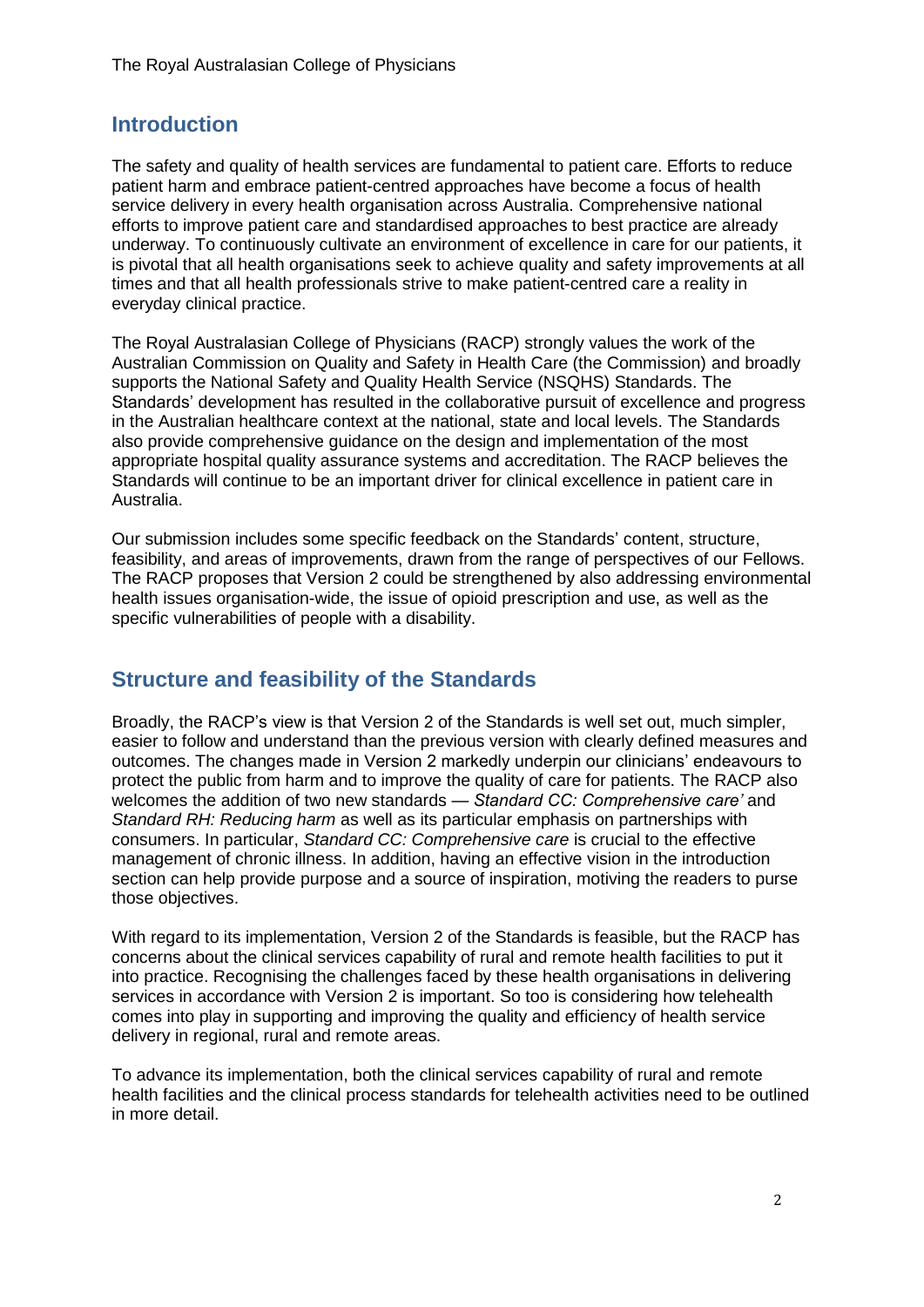# **Terminology**

The RACP considers that some of the terms used in the standards need further refinement*.* One of our key concerns relates to the term 'episode of care' in the *Comprehensive Care (CC) Standard*. This term seems to indicate that comprehensive care only relates to episodic care. This is not true and contradicts the very spirit of the Standards: coordination of care. Comprehensive care is an approach that cares for the whole patient and all his or her needs along the continuum of care. Today, our health services are still largely built around acute, episodic models of care. This term could undermine reforms geared towards a system that supports comprehensive integrated health care. To realise comprehensive care, our health system needs to move away from its reliance on episodic paradigm of care and shift towards comprehensive, integrated and multifaceted models of care.

To help clarify the terms used in Version 2, the College would recommend the following amendments:

- **GS6 Variation in practice** should be phrased in a way that would not be interpreted as 'reduced variation towards best/ evidence-based'.
- The term 'understands and is responsive' reads better than just 'understand' in **GS8.1**.
- The issue with **GS17.2**, especially with the word 'signage' is that there has not been appropriate engagement with agencies with 'wayfinding' expertise, which encompasses components of architecture, graphics and human verbal interaction. We suggest GS17.2 be changed to either 'provides clear signage and direction using appropriate wayfinding expertise' or 'provides wayfinding and direction considering architecture, graphics and verbal human interaction'.
- The language "has systems" employed in **Comprehensive Care (CC) Standard** does not reflect the action required well, considering that the central issue is the institution of such systems. To reflect those actions better, we would recommend amending to "integrates systems" or 'enacts systems' are better word choices.
- Compared with the term 'consumers', the term 'patients' is more meaningful to clinicians.
- In **BP4.1**, the health organisation should have systems to manage wastage 'at all times', rather than 'in times of shortage'.

Of relevance, one of our geriatric medicine Fellows has provided detailed comments on the terminology used in version 2. These are included as Appendix A.

# **Additional issues for consideration**

#### *i) Climate change*

Global climate change is a reality and the far-reaching effects it will have on human health and health service delivery can no longer be underestimated. Hospitals are very energy intensive; they are responsible for considerable environmental health impacts<sup>i</sup>. Evidence indicates that in New South Wales alone, health services contribute to more than 50 per cent of greenhouse gas emissions in the public sector<sup>ii</sup>. Health services' inadvertent contributions to environmental health problems run counter to the health sector's mandate to prevent and cure disease and clinician's oath to "do no harm", undermining public health and contributing to the impact on climate-vulnerable populations.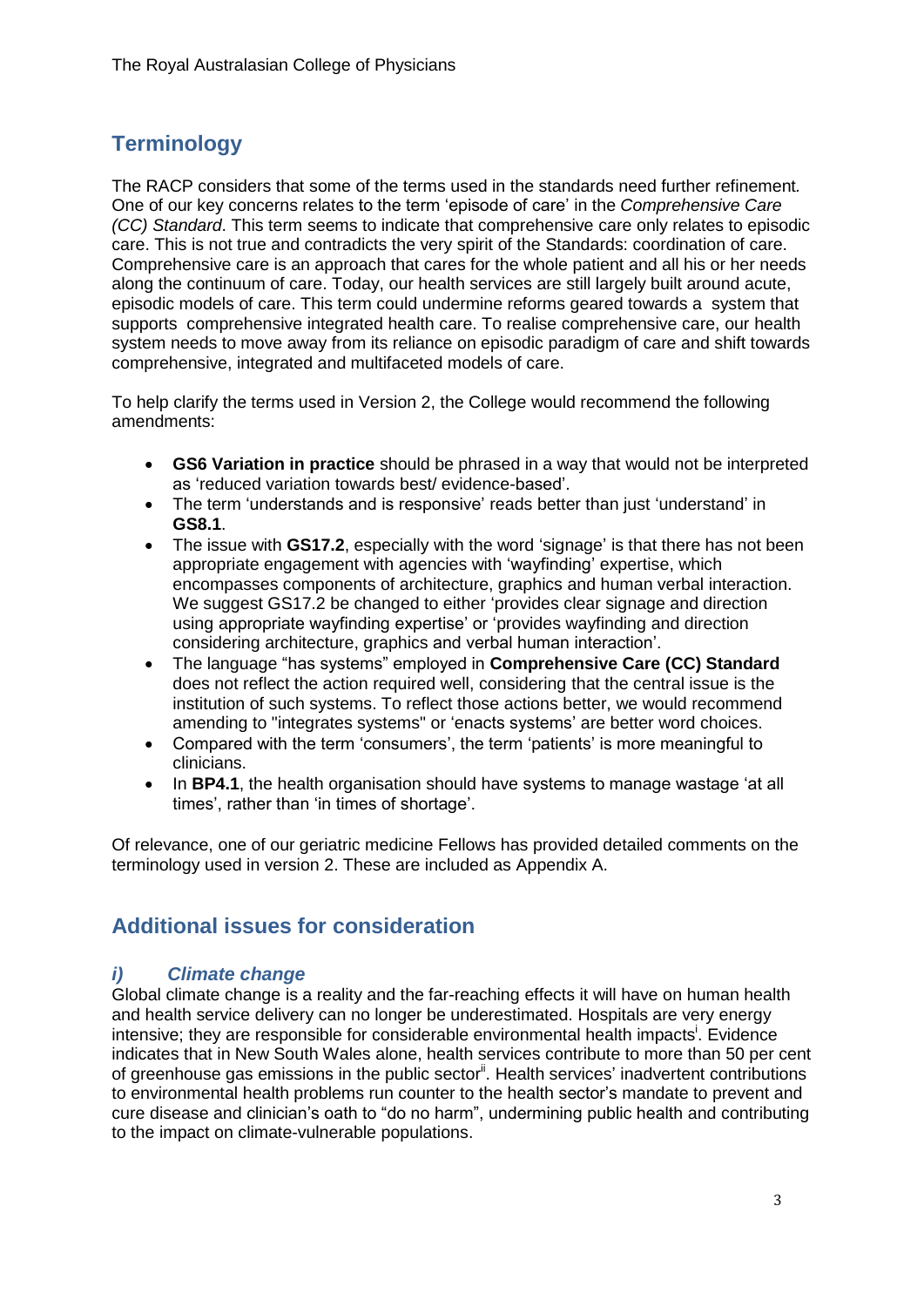In view of this, the RACP has taken the perspective that there is particular urgency for the health sector to respond to climate change<sup>1</sup>. We strongly believe the health sector has a critical role to play in promoting greater sustainability and environmental health, grounding a greener, healthier future. Whole-of-system approaches to a more climate-friendly or greener and healthier system is the key. The World Health Organisation (WHO) recommends that the health sector engages in seven key areas to become more climate-friendly: energy efficiency, green building design, alternative energy production, transportation, food sustainability, waste reduction and water conservation<sup>iii</sup>.

On this basis, the RACP urges the Commission to incorporate a more global vision of health and sustainability into Version 2 of the Standards, including new targets such as leadership support for climate-friendly hospitals, energy efficiency and waste management. This, in turn, would encourage coordinated actions from health organisations across Australia to create polices that foster climate-friendly hospital as well as reduce the health sector's environmental footprint overall.

### *ii) Disability*

<u>.</u>

Disability is an umbrella term covering physical, sensory, developmental, psychiatric, cognitive, age related physical disabilities and/or dementia. Currently, over four million Australians are living with a disability and, of these, 1.4 million have a profound disability<sup>iv</sup>. It is projected that the proportion of the population with disabilities will grow two to three times faster than the general population over the next 70 years<sup>v</sup>. Patients with disabilities are often not homogenous in respect to their needs and priorities, be they children, young people or adults<sup>vi</sup>. Patients with disabilities generally experience higher rates of medical disorders than those without disabilities, and these medical issues are often unrecognised. The approach to manage their conditions differs from patient to patient, depending on their age, gender, health status, cultural expectations and access to support systems.

Australia's disability system has undergone extensive changes in recent years to improve the lives of people with disability, their families and carers, and to address the challenges they face.

The RACP is pleased to see the recognition of the vulnerabilities of patients with cognitive impairment in the Standards. However, many of the draft standards seem to be written to support the needs of patients with delirium or dementia, rather than to a broad spectrum of patients with disabilities, such as developmental and/or physical disabilities. Furthermore, the Standards tend to focus more on mitigating errors, reducing the incidence of injuries or promoting evidence-based practice, instead of addressing the unique challenges faced by people with disability.

Developmentally and physically disabled patients are as vulnerable as patients with cognitive impairment. Their complex needs are increasingly visible within contemporary Australian society. Despite this, their vulnerabilities are further compounded by the absence of disability support services in the hospital setting, disharmony and lack of communication between health and disability sectors, and the fact that health care provision is centred on individual expert health professionals. Their needs and rights need to be acknowledged and taken into consideration. There is a compelling body of evidence suggesting that

<sup>&</sup>lt;sup>1</sup> The RACP has developed a Global Consensus Statement titled, "Act now to reduce the damaging health impacts of climate change [http://doctorsforclimateaction.org/consensus](http://doctorsforclimateaction.org/consensus-statement/)[statement/](http://doctorsforclimateaction.org/consensus-statement/) .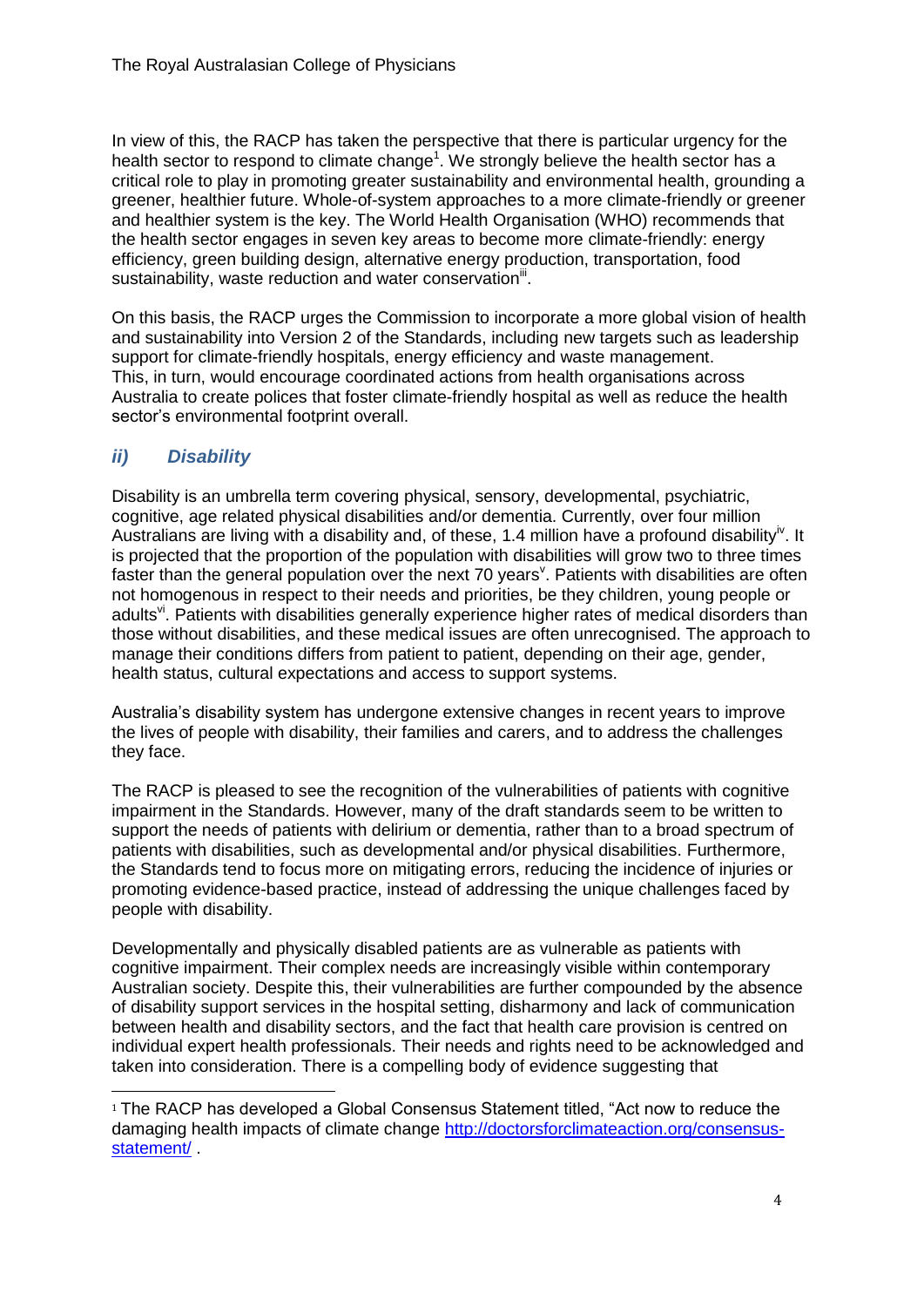developmentally disabled patients endure higher rates of morbidity, mortality, medical errors, illness-associated suffering, system inefficiencies and costs during their access to healthcare, compared with those without.

The RACP is strongly of the view that refinements of clinical practice to cater for the needs of vulnerable populations are essential. In other words, to make care for developmentally and physically disabled patients truly patient-centred, health assessments conducted by health professionals have to be comprehensive and thorough, from history taking and examination to diagnosis and management. More specifically, health assessments should include the nature of the disability, cognitive and motor skills, home life, proxy consent, support system, usual behaviours, new symptoms or changes, and background health history.

Australia's approach to providing disability support and services is changing. It is therefore imperative that the scope of the Standards complements and aligns with the Government's reform directions in the disability sector. As such, the College recommends the Commission:

- Broadens the scope of vulnerable patient groups covered in the Standards, to provide an overview of disabilities, and articulate both this patient group's unique needs and special requirements in the hospital setting.
- Integrates a "disability accreditation" component into yearly hospital accreditation to ensure the implementation of disability service standards.
- Reiterates the importance of the health and disability sectors working together to achieve best health outcomes for patients with disabilities and to support the establishment of formal working liaison relationships between the disability and health sectors.
- Advocates for the availability of a specialised developmental disability consultancy service in every health setting, considering that there is a lack of expertise in managing acute and chronic illnesses for adults with developmental disability.
- Encourages the development of disability policies that best reflect optimal care for patients with disabilities within the healthcare environment, so that their needs and goals can be effectively identified. This would be further bolstered by the provision of an explanation on how these new disability policies align with other health policies.
- Adds a criterion titled 'self-care and self-esteem' to the standard 'Reducing Harm'. The criterion should outline how health organisations could support patients with disabilities with their daily living tasks such as personal hygiene and toileting and minimise loss of dignity.
- Makes a particular comment about patients with disabilities on the section titled 'end of life care' that there needs to be a clear process in which healthcare providers verify the palliative care status of any patient with developmental disability before confirmation, as studies have identified that patients with developmental disability are often given palliative care status within minutes of their first clinical encounter on the basis of their disability rather than the nature of their acute illness. The inappropriate allocation of palliative care status could consequently result in terrible suffering and prolonged dying.
- Creates a section on challenging behaviours and highlights the fact that these behaviours are a form of communication. There is a need to understand the rationale behind these behaviours, as well as a need to take steps to manage and ameliorate these behavioural problems from a safety perspective, for both patients and staff.
- Considers supporting those already in employment, especially those in casual employment. Patients with disability often lose their positions as a result of frequent and prolonged hospital admissions coupled with a lack of contact with their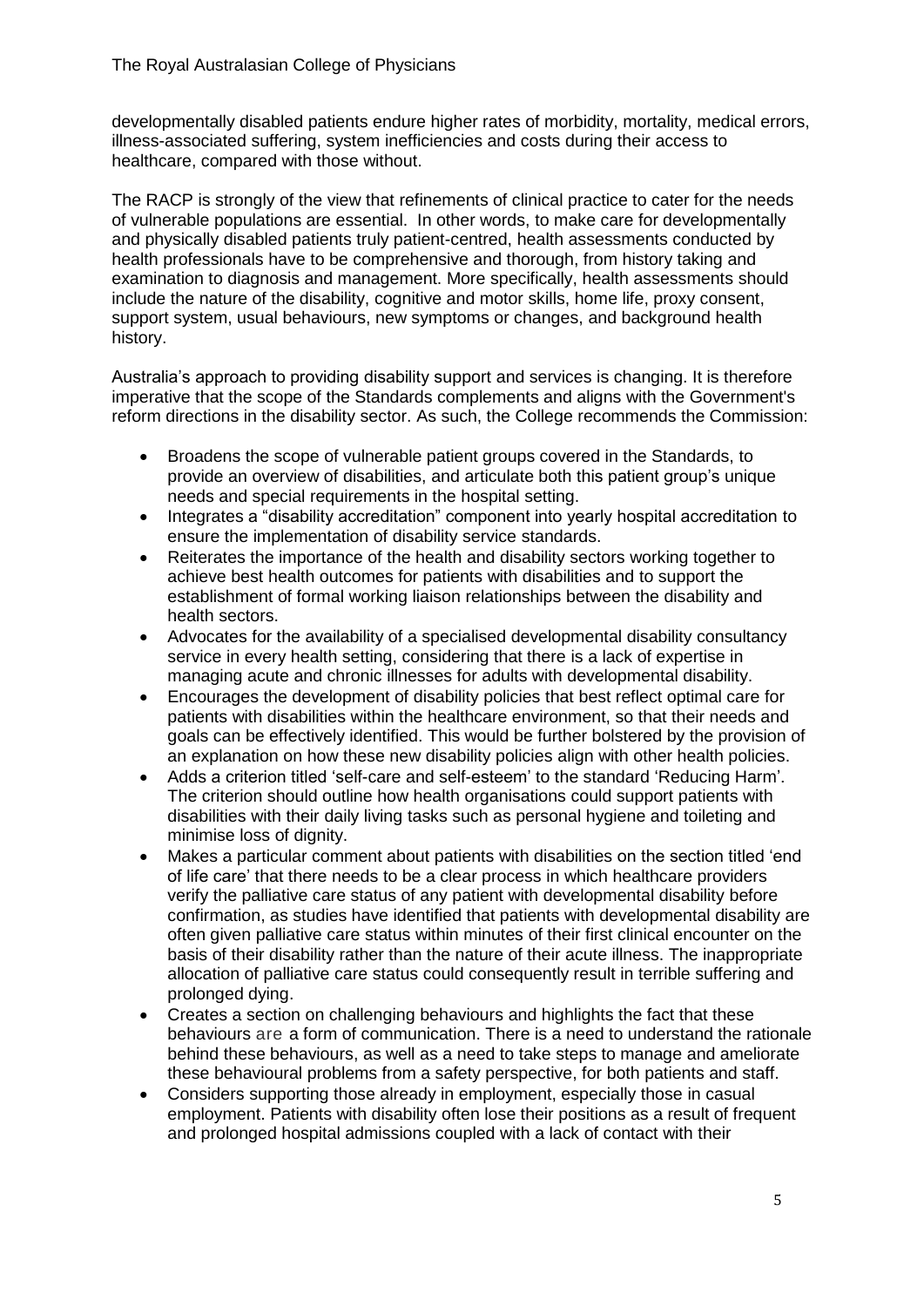employers. This can be alleviated through discussions between the health care teams and employers including discussions on making new working arrangements. However, it is essential to obtain informed consent from patients first.

#### *iii) Pain Management*

Both acute and chronic pain represents a substantial public health burden with devastating impacts on economic, social, and medical costs. Untreated or undertreated pain can compromise patients' everyday functional status and quality of life. For decades, opioids have been the mainstay therapy for pain management and remain to this day among the most effective analgesics available. Despite being the most effective analgesics, they are associated with adverse events such as reduced function, overdose, addiction and even death<sup>vii</sup>. It is therefore widely agreed that good practice in prescribing opioids is an integral part of pain management.

In recent years, the increased consumption of opioids has raised concern. Between April 2013 and March 2014, around 3 million people received at least one PBS-listed opioid analgesic in Australia<sup>viii</sup>. A surge in the use of opioids has been accompanied by increased opioid adverse events. This underlines the challenge of finding a delicate balance between managing pain relief and the risks of opioid use. The RACP believes that it is clinicians' professional and ethical responsibilities to appropriately assess, manage and monitor patients' pain and at the same time screen for relative risk related to abuse, misuse, and addiction. The RACP agrees with the Royal Australian and New Zealand College of Psychiatrists that pain and opioids are a significant concern and are not adequately addressed in the Standards.

## **Comments specific to individual standards and items**

In this section, specific comments on the Standards are offered for consideration.

| <b>Standard</b>                                             | <b>Suggested Comment</b>                                                                                                                                                                                                                                                                                                                                                                                                                                                                                                                                                                                                                                                                 |
|-------------------------------------------------------------|------------------------------------------------------------------------------------------------------------------------------------------------------------------------------------------------------------------------------------------------------------------------------------------------------------------------------------------------------------------------------------------------------------------------------------------------------------------------------------------------------------------------------------------------------------------------------------------------------------------------------------------------------------------------------------------|
| <b>Standard GS:</b><br>Governance for<br>safety and quality | There is considerable evidence about the poor health outcomes for<br>people with developmental disability compared to their peers without<br>disability. There is good evidence that the documented high rates of<br>preventable morbidity, mortality and avoidable suffering endured by<br>patients with disability within the health system are due to deficits in<br>care from both the disability and health sectors. Improved inclusion of<br>the disability sector in dealing with the health issues of patients with<br>disabilities, and improved reasonable adjustments to usual processes<br>within the health sector are required to be embedded within the new<br>standards. |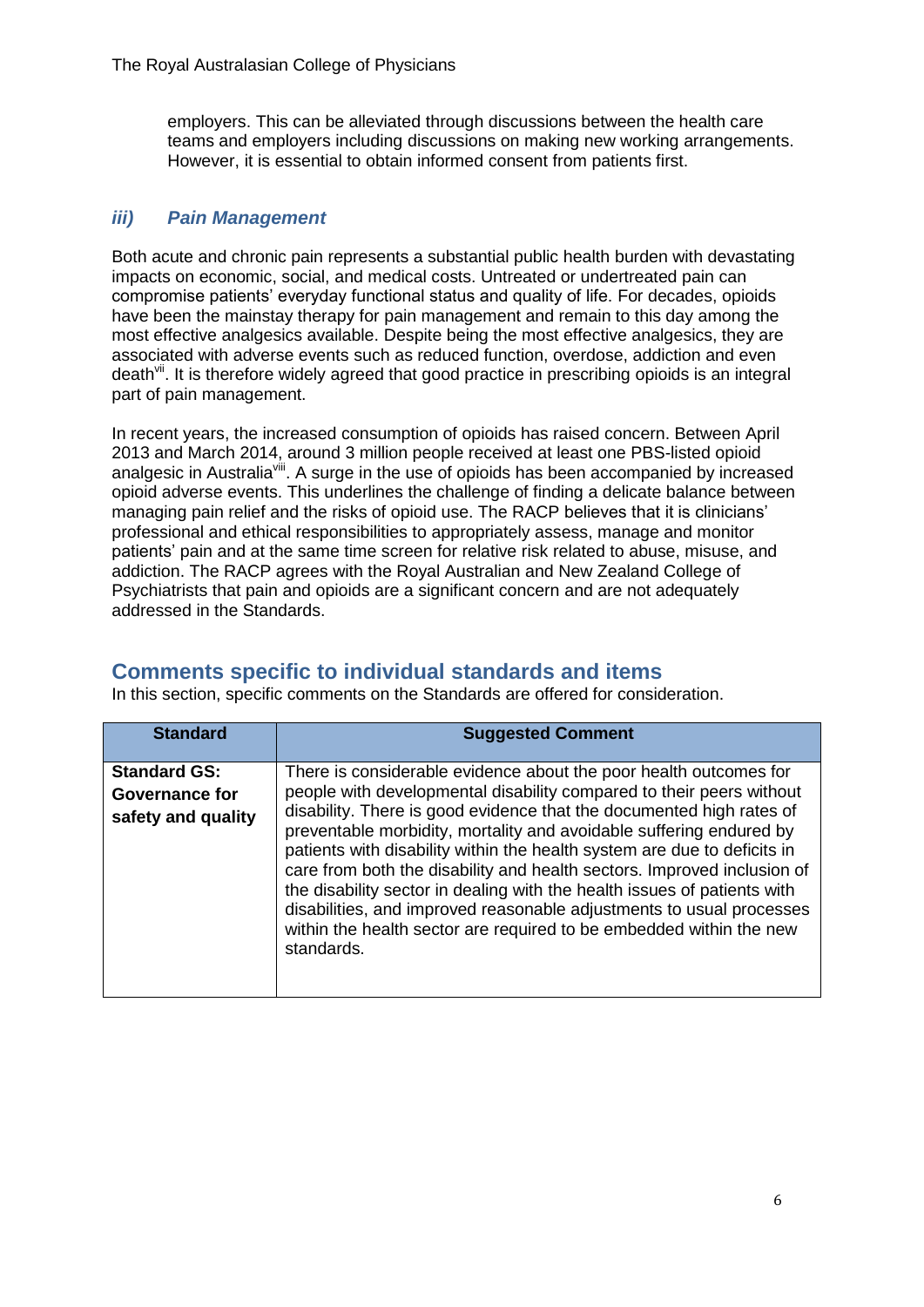| <b>Item</b>                                                                   | <b>Recommended Amendments/ Additions</b>                                                                                                                                                                                                                           |
|-------------------------------------------------------------------------------|--------------------------------------------------------------------------------------------------------------------------------------------------------------------------------------------------------------------------------------------------------------------|
| <b>GS1</b> Governance<br>and strategic<br>leadership                          | GS1.3 (new action) Where adults or children with developmental<br>disability or mental illness receive care in the organisation, the<br>highest level of governance ensures that the safety and quality goals<br>address the specific health needs of these people |
| <b>GS 2 Management</b><br>and executive<br>leadership                         | GS2.4 (new action) Where there are specific safety and quality goals<br>for people with developmental disability or people with mental illness,<br>the health service organisation has targeted strategies to meet these<br>goals                                  |
| <b>GS4 Policies and</b><br>procedures                                         | GS4.3 (new action) The health service organisation specifically<br>notes and highlights these policies and procedures as they relate to<br>patients with developmental disabilities                                                                                |
| <b>GS9</b> Incident<br>management<br>systems                                  | GS9.1(f) includes incident reports related to patients with<br>developmental disability                                                                                                                                                                            |
| <b>GS10 Feedback</b><br>systems                                               | GS10.1(c) provides reasonable assistance for patients with disability,<br>to provide feedback about their experiences, and provides scope for<br>disability service providers to be involved in this feedback                                                      |
| <b>GS11 Healthcare</b><br>records systems                                     | GS11.2(e) facilitate the roll-out of the eHealth records for patients<br>with developmental disability and mental illness, in terms of<br>accessibility to their health information.                                                                               |
| GS12 Safety and<br>quality training                                           | GS12.4 (new action) Where people with developmental disability<br>receive care in the organisation, the health service organisation has<br>strategies to improve the disability principles, disability awareness<br>and competency of the workforce                |
| <b>GS13 Performance</b><br>management                                         | GS13.1(d) incorporate a section on disability awareness into the<br>systems for training                                                                                                                                                                           |
| <b>GS14</b> Credentialing<br>and scope of clinical<br>practice                | GS14.1(e) have a defined disability credentialing system including<br>logistics of patient care, disability awareness                                                                                                                                              |
| <b>GS15 Delegating</b><br>safety and quality<br>roles and<br>responsibilities | GS15.1(c) support the workforce to understand the reasonable<br>adjustments for care of vulnerable patients                                                                                                                                                        |
| <b>GS16</b> Evidence-<br>based care                                           | GS16.1 (c) Health professionals need to be made aware of best<br>practice guidelines by regular updates.                                                                                                                                                           |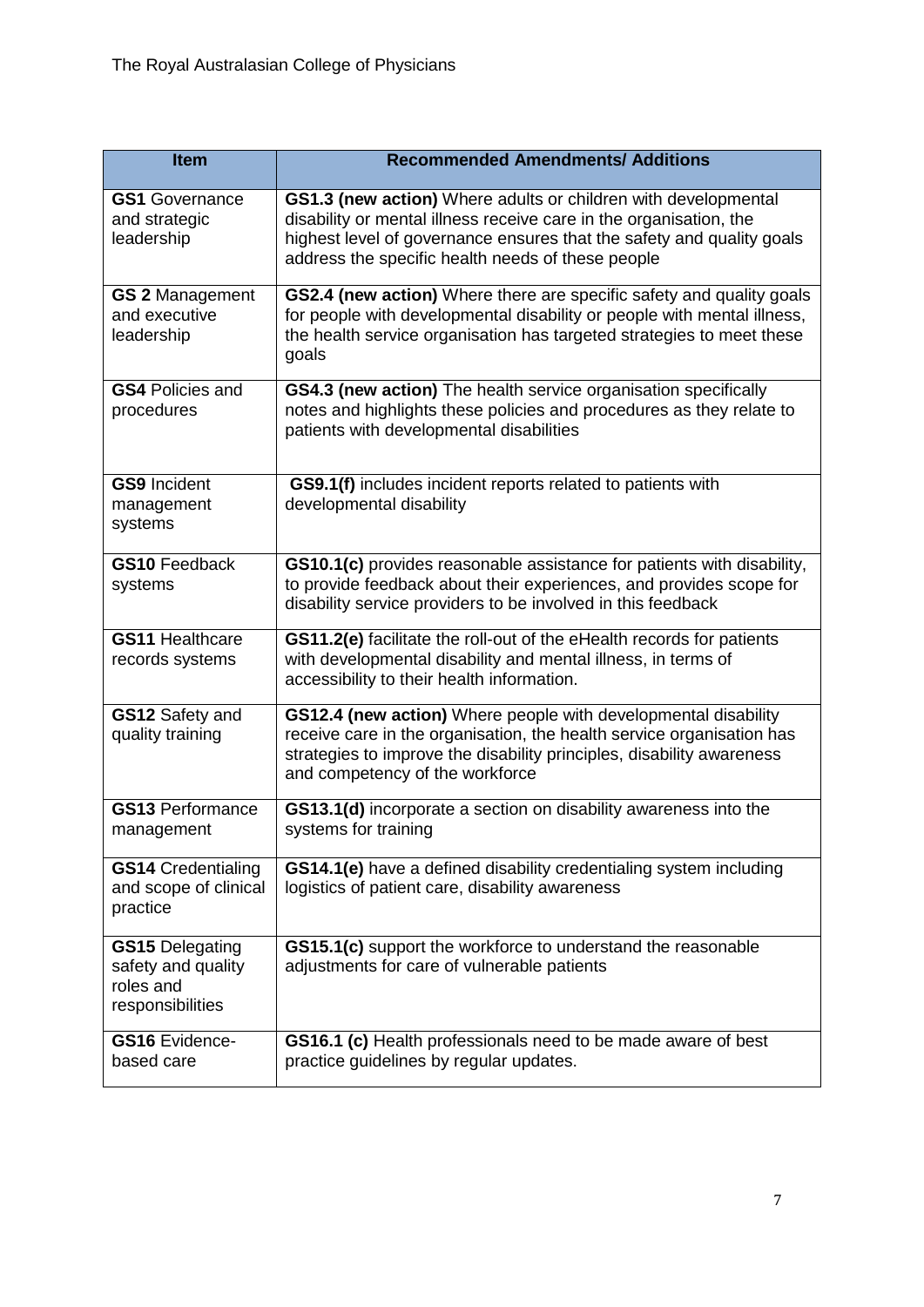| GS17 Safe<br>environment for the<br>delivery of care                                          | GS17.1 (d) equip Emergency Department with elder-friendly features<br>and design                                                                                                                                                                                                                                                                               |
|-----------------------------------------------------------------------------------------------|----------------------------------------------------------------------------------------------------------------------------------------------------------------------------------------------------------------------------------------------------------------------------------------------------------------------------------------------------------------|
| GS17 Safe<br>environment for the<br>delivery of care                                          | <b>GS17.5 (new action)</b> Where patients with disability are admitted, to<br>encourage, facilitate and make the necessary reasonable<br>adjustments for support workers from the disability sector to be<br>involved                                                                                                                                          |
| <b>PC2 Quality</b><br>improvement                                                             | PC2.1(d) ensure reasonable adjustments made to enable meaningful<br>participation by people with developmental disabilities, and disability<br>service providers                                                                                                                                                                                               |
| <b>PC3</b> Partnerships in<br>planning, design,<br>delivery,<br>measurement and<br>evaluation | PC3.2 The health service organisation provides orientation, support<br>and/or education to enable patients, including those with<br>developmental disabilities to fully participate as partners with the<br>organisation                                                                                                                                       |
| <b>PC3</b> Partnerships in<br>planning, design,<br>delivery,<br>measurement and<br>evaluation | PC3.7 (new action) The health service organisation works in<br>partnership with patient bodies such as the National Disability<br>Insurance Agency (NDIA), and the broader disability support sector                                                                                                                                                           |
| <b>PC 4 Information</b><br>that is easy to<br>understand and use                              | PC4.3 (d) presented in easy to read English and other formats for<br>people with developmental disabilities                                                                                                                                                                                                                                                    |
| PC6 Working<br>together to share<br>decisions and plan<br>care                                | PC6.1 Clinicians work with patients, and where relevant, their carers<br>or advocates, to plan, communicate, set goals and make decisions<br>about their care                                                                                                                                                                                                  |
| PC6 Working<br>together to share<br>decisions and plan<br>care                                | PC6.2 Clinicians work in partnership with patients or substitute<br>decision makers to discuss and document preferences and goals for<br>future care when the patient is experiencing a mental illness,<br>experiencing dementia-like cognitive impairment or approaching the<br>end of life (this does not include patients with developmental<br>disability) |
| <b>CC4</b> Collaboration<br>and teamwork                                                      | CC4.3 (new action) The health service organisation service ensure<br>specifically that such processes occur for patients with developmental<br>disability                                                                                                                                                                                                      |
| CC 5 Screening and<br>assessment of risks                                                     | CC5.3 (new criterion) The health service organisation has systems<br>to routinely ask patients if they have a developmental disability, and<br>to record this information in administrative and clinical information<br>systems                                                                                                                                |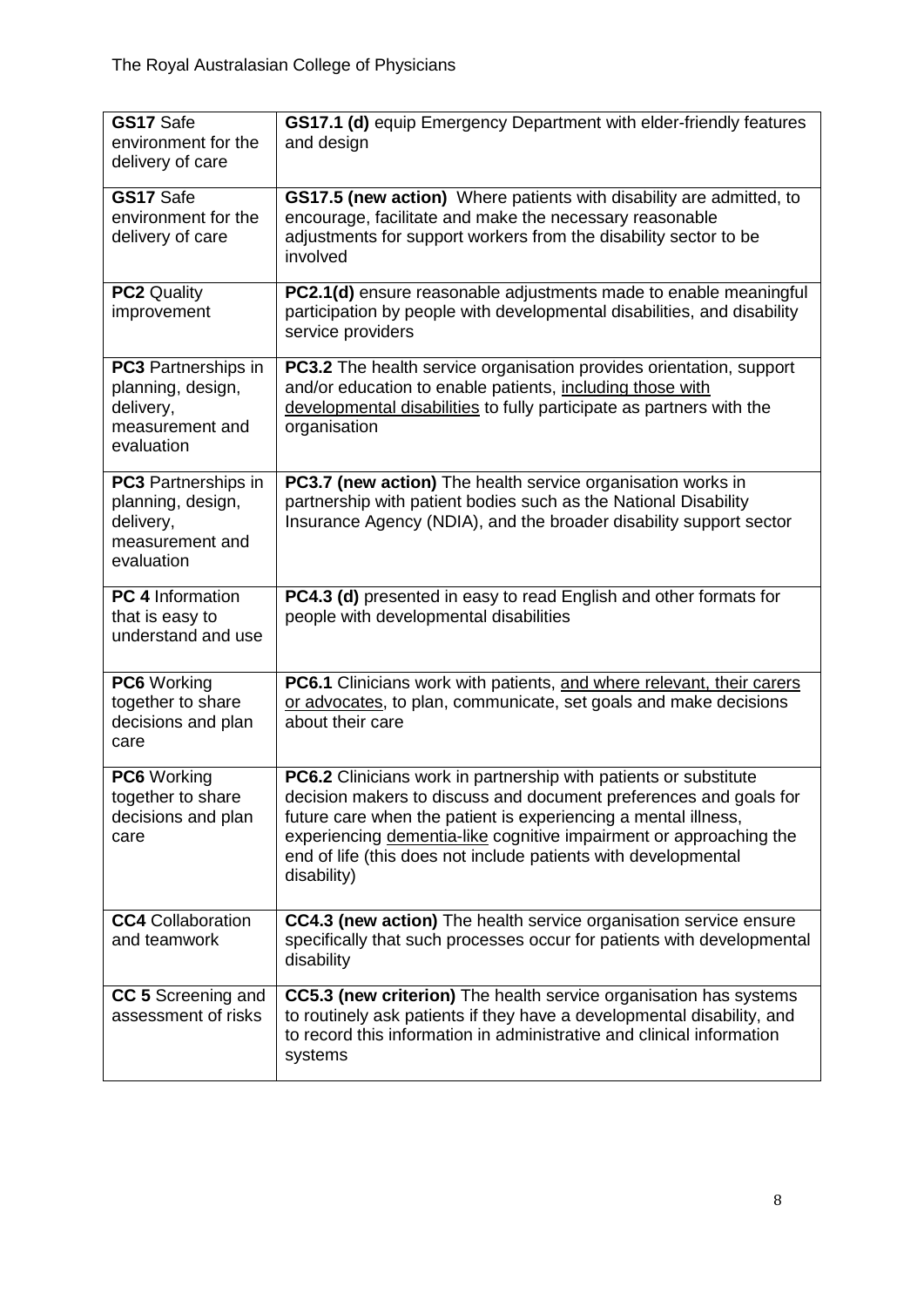| <b>CC5</b> Screening and    | $CC5.3 \rightarrow CC5.4$ (d) for patients with developmental disability,           |
|-----------------------------|-------------------------------------------------------------------------------------|
| assessment of risks         | documentation on the role of the usual disability support for optimal               |
|                             | health in the particular health setting                                             |
|                             |                                                                                     |
| CC5 Screening and           | CC5.4 > CC5.5 (b) developmental disability mental illness                           |
| assessment of risks         |                                                                                     |
|                             |                                                                                     |
| <b>CC6</b> Comprehensive    | CC6.1(f) support the infrastructure necessary for the time taken to                 |
| care planning               | provide this care                                                                   |
|                             |                                                                                     |
| <b>RH6</b> Cognitive        | RH6.1(d) liaise with usual service providers to understand the                      |
| impairment                  | support needs of a person with developmental disabilities and ensure                |
|                             | these are implemented within the health care setting                                |
| <b>RH6</b> Cognitive        | RH6.2 (new action) To note that the care provided to patients with                  |
| impairment                  | developmental disability may differ from that of patients with delirium             |
|                             | or dementia                                                                         |
|                             |                                                                                     |
| <b>RH7</b> End-of-life care | RH7.2(d) be presented in a manner that can be understood by                         |
|                             | clinicians, patients, families and carers                                           |
|                             |                                                                                     |
| RH7 End-of-life care        | RH7.3 (New Action) That any end-of-life care for patients with                      |
|                             | developmental disability is considered with as much care as other                   |
|                             | patients of the same age without cognitive disability                               |
|                             |                                                                                     |
| RH7 End-of-life care        | $RH7.3 \rightarrow RH7.4$ (f) help facilitate end-of-life care at home when this is |
|                             | the expressed preference                                                            |
|                             |                                                                                     |
| RH7 End-of-life care        | RH7.5 (New Action) The health service organisation has systems to                   |
|                             | provide bereavement care to support patients and loved ones in                      |
|                             | times of grief                                                                      |
| <b>RH9</b> Restraint        | RH9.1 (a) Prepare for the healthcare contact by obtaining behaviour                 |
|                             | care plans and training health care staff                                           |
|                             |                                                                                     |
| <b>MS4</b> Medication       | MS4.3 (New Action) For people with developmental disabilities,                      |
| reconciliation              | written documentation of medication treatment plans are obtained                    |
|                             | from carer or service provider                                                      |
|                             |                                                                                     |
| <b>MS7</b> Provision of a   | MS7.1(c) provide patients and where relevant, carers, at discharge                  |
| medicines list              | with a current medicines list and the reasons for any changes                       |
|                             |                                                                                     |
| <b>MS10 High-risk</b>       | MS10.1(c) ensure timely dispensing                                                  |
| medicines                   |                                                                                     |
|                             |                                                                                     |
| <b>RR3</b> Recognising      | RR3.1(h) acknowledge that for patients with developmental disability                |
| acute deterioration         | such recognition may be harder to detect and take this into account in<br>protocols |
| <b>BP7</b> Documentation    | BP7.1 (b) Transfusion history should be displayed prominently in                    |
|                             | integrated electronic Medical Record (ieMR), including history of                   |
|                             | massive transfusion, and bleeding risk                                              |
|                             |                                                                                     |